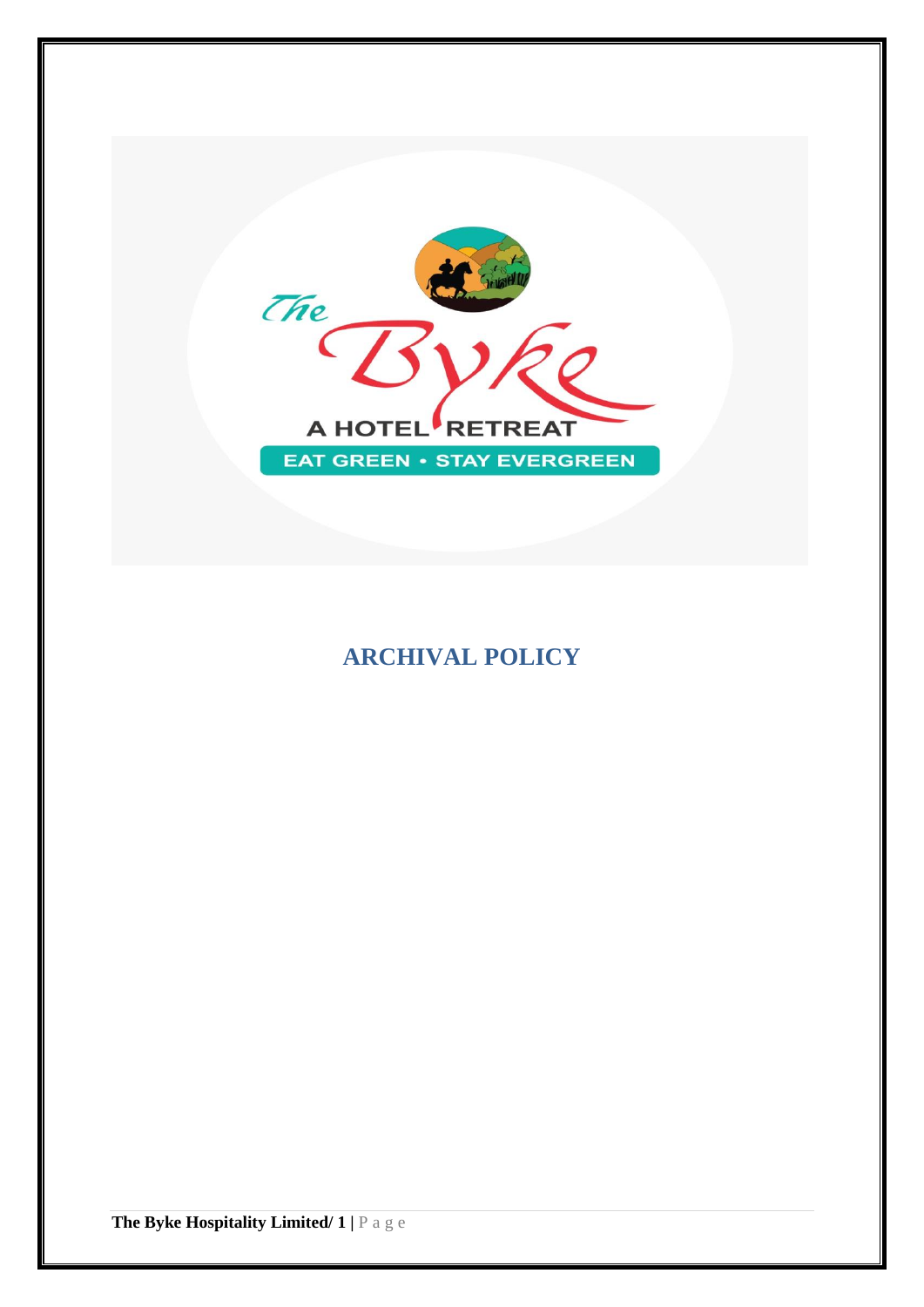# **1. LEGAL FRAMEWORK**

Securities and Exchange Board of India (Listing Obligations and Disclosure Requirements) Regulations, 2015 ("Listing Regulations") imposed certain obligations and disclosure requirements on all the listed entities. One of the common obligations for all the listed entities is to formulate and put in place a policy on preservation of documents.

Regulation 30 (1) of the Regulations requires the Company to make disclosures of any events or information which, in the opinion of the Board of Directors of the Company, is material. Regulation 30 (8) of the Regulations requires the Company to disclose on its website all such events or information which have been disclosed to the Stock Exchanges under the Regulation, and such disclosures shall be hosted on the Company's website for a minimum period of five (5) years and thereafter as per the Archival Policy of the Company, as disclosed on the website of the Company.

Thus, as per Regulation 30 (8) of the Regulations, the Company is required to frame an Archival Policy for archival of the events or information that have been disclosed to the Stock Exchanges and placed on the Company's website.

Accordingly, the Board of Directors of The Byke Hospitality Limited (the "Company") has adopted this Policy to establish the framework needed for effective preservation/ maintenance of documents and other records of the Company that are required to be maintained under the said Listing Regulations.

In view of the above, the Company has framed this Archival Policy (hereinafter referred to as "the Policy") to determine the period for which the events or information disclosed by the Company to the Stock Exchanges and placed on its website, shall be archived.

This Policy will be applicable effective February 03, 2016.

### **2. DEFINITIONS**

- i. "Board" Board means "Securities and Exchange Board of India".
- ii. "Company" Company means "The Byke Hospitality Limited".
- iii. "Documents" Documents means all papers, records, files, books, statements, accounts and the like as required to be maintained under any law or regulation for the time being in force.
- iv. "Listing Regulations" Listing Regulations means Securities and Exchange Board of India (Listing Obligations and Disclosure Requirements) Regulations, 2015.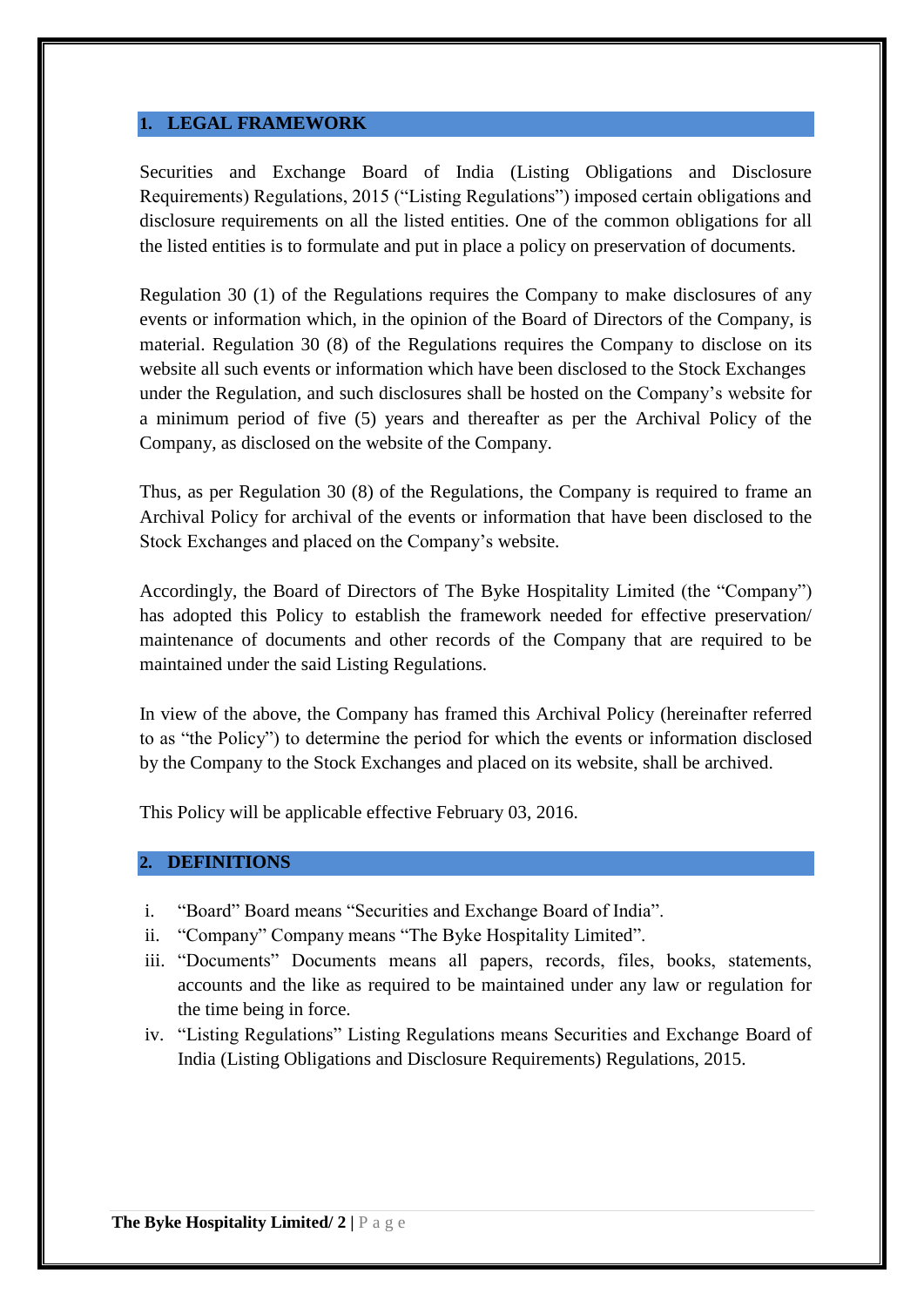# **3. OBJECTIVE**

The purpose of this policy is to have a binding framework for the preservation of the documents of the company, which are broadly classified under the following categories:

- Documents, whose preservation shall be permanent in nature;
- Documents, with preservation period of not less than eight (8) years after the completion of the relevant transaction.
- Documents, with preservation period of less than eight (8) years; and
- Documents requiring no preservation period, statutorily or otherwise.

The Company may keep the required documents in physical or electronic mode.

# **4. PROVISION WITH REGARD TO PRESERVATION OF DOCUMENTS UNDER VARIOUS LAWS**

The Company, from time to time, may also establish retention or destruction policies for documents or specific categories of records in order to ensure relevant legal compliances, and also to accomplish other objectives such as preserving intellectual property and information management. Several categories of documents that bear special consideration are identified below. While minimum retention period are suggested, the retention of the documents identified below and of documents not included in the identified categories should be determined primarily by the application of the general guidelines affecting document retention as well as any other pertinent factors such as applicable laws/regulations.

# **i. Tax Records:**

Tax records include, but may not be limited to, documents concerning payroll, expenses, proof of deductions, business costs, accounting procedures and other documents concerning the Company's revenue and expenditure. Tax records shall be retained for at least eight years from the date of filing of the applicable tax return.

#### **ii. Employment Records / Personnel Records:**

Several Central and State statutes require the Company to maintain certain recruitment, employment and personnel records of its employees. Accordingly, the Company shall keep personnel files of its employees that reflect their performance, reviews and such other information under applicable Central and State statutes.

Employment and personnel records of the employees shall be retained for a period of six years or till the cessation of the employment.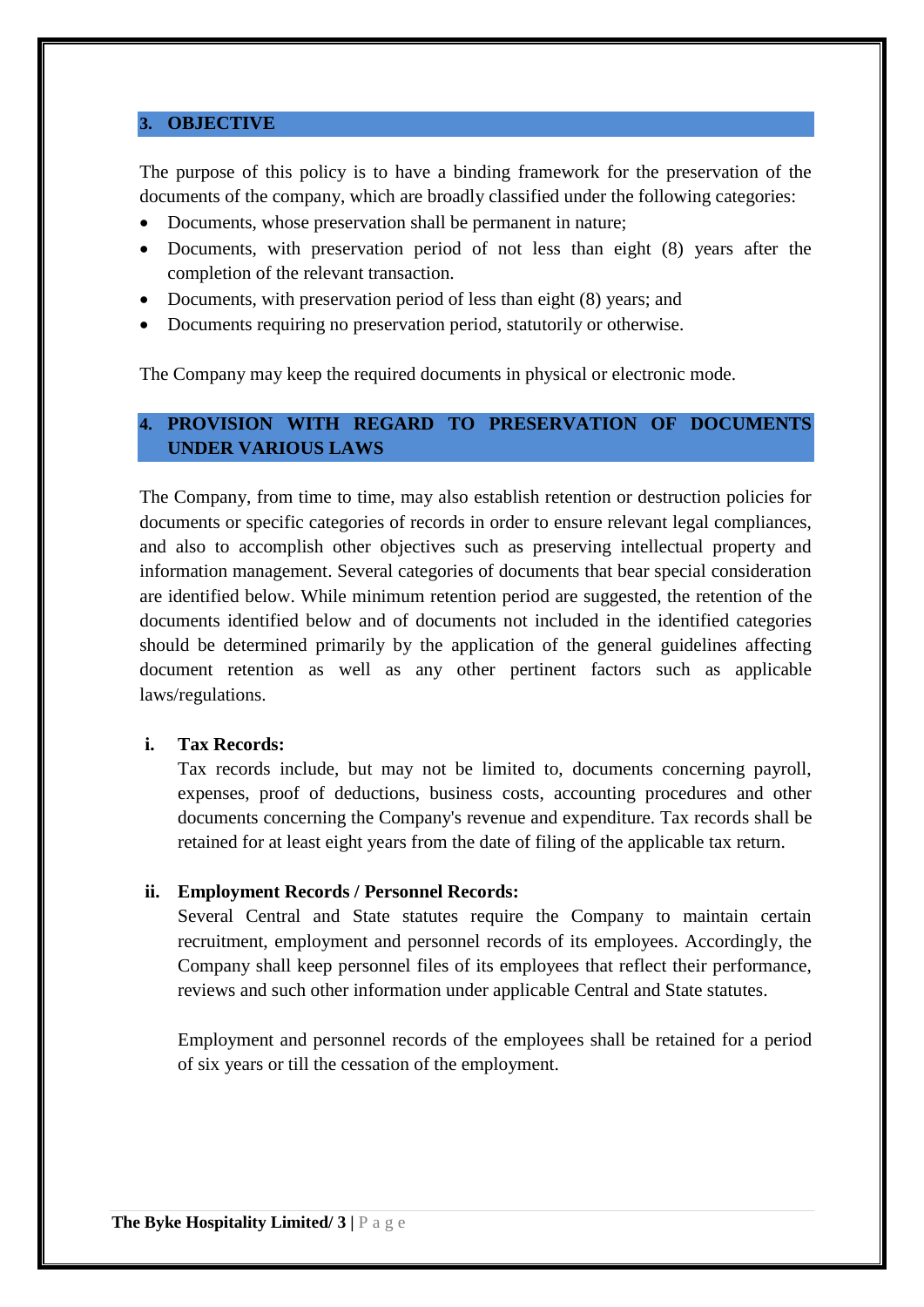#### **iii. Board and Board Committee Meetings:**

Meeting minutes shall be retained in perpetuity in the Company's minute books. A clean copy of all the Board and Board Committee meetings agenda and discussion documents shall be kept as long as they remain current or for a period of eight (8) financial years, whichever is later.

#### **iv. Press Releases/Public Filings:**

The Company shall retain in perpetuity copies of all the press releases and publicly filed documents under the theory that the Company should have its own copy to test the accuracy of any document a member of the public can theoretically produce against that Company. In any case, press releases / public filings related documents shall be generally be maintained for a period of at least eight years.

#### **v. Legal Files:**

Legal counsel shall be consulted to determine the retention period of particular document concerning any legal or court matter. However, legal documents shall be generally maintained for a period of at least eight years or till the completion of the legal case, whichever is later.

#### **vi. Marketing and Sales Documents:**

The Company shall generally keep final copies of marketing and sales documents for the same period of time as it keeps other corporate files and documents, i.e; for a period of atleast 8 years.

#### **vii. Development/Intellectual Property and Trade Secrets:**

Development documents are often subject to intellectual property protection in their final form (e.g., patents and copyrights). The documents detailing the development process are often also of value to the Company and are protected as its trade secret when the Company:

a) Derives independent economic value from the secrecy of the information; and

b) The Company has taken affirmative steps to keep the information confidential.

The Company shall keep all such documents designated as containing trade secret information for at least the life of such trade secret.

# **viii. Contracts**:

Final and execution copies of all contracts entered into by the Company should be retained for at least two (2) years beyond the life of the agreement.

# **ix. Electronic Mail:**

E-mail that needs to be saved shall be either:

a) Printed in hard copy and kept in the appropriate file; or

b) Downloaded to a computer file and kept electronically or on a disk as a separate file.